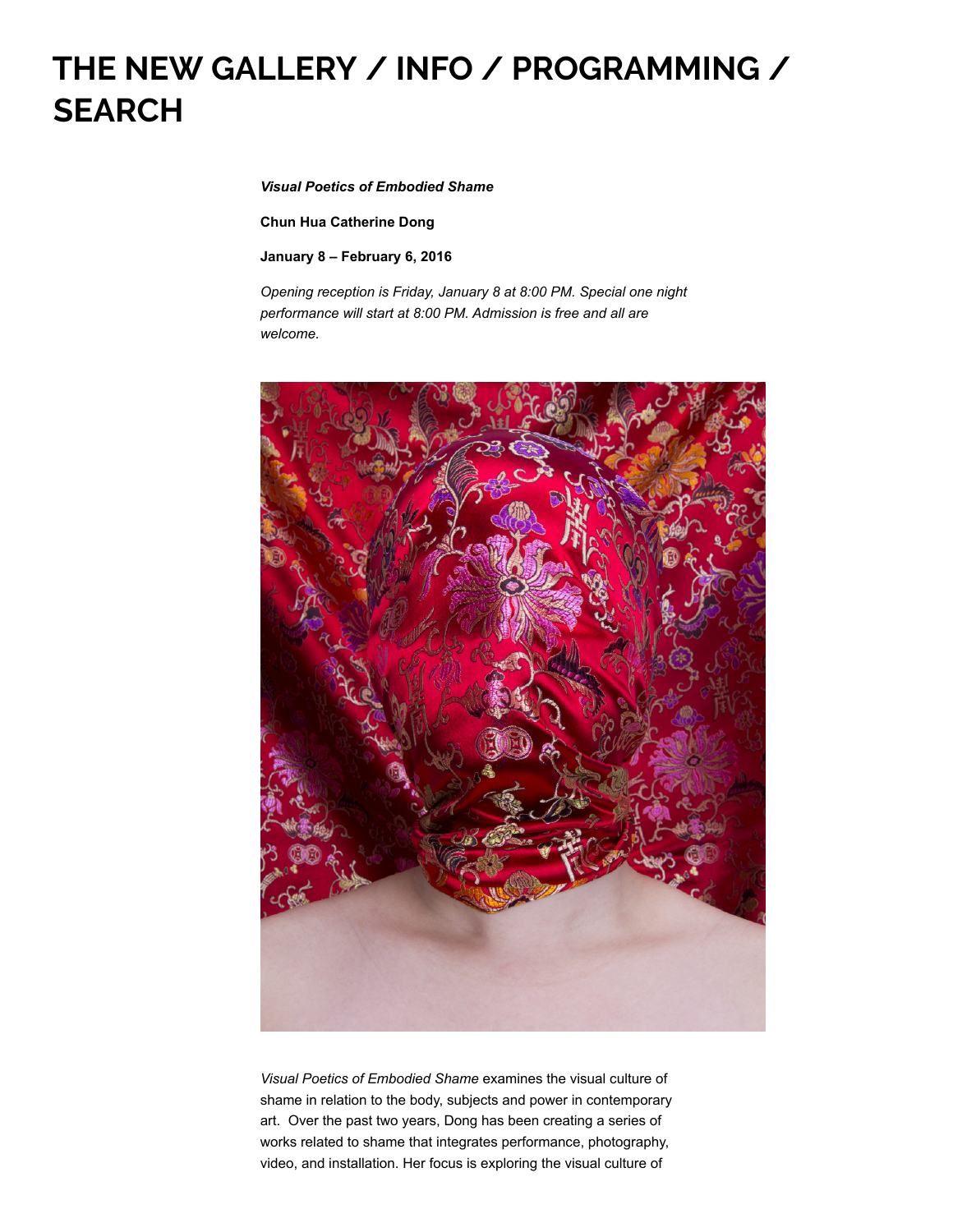## $\overline{\phantom{a}}$ shamed vilnerability in its personal and socio-political and socio-political and socio-political and socio-political and socio-political and socio-political and socio-political and socio-political and socio-pol dimensions, deconstructing the experience of shame through **THE NEW [GALLERY](http://www.thenewgallery.org/) / INFO / PROGRAMMING / SEARCH**

sname as a reminist strategy or resistance—an ethical practice that seeks altered states of consciousness that possibly leads to restore dignity and humanity.

#### **feeling in the dark:**

### **the challenge of perceiving Chun Hua Catherine Dong's** *Visual Poetics of Embodied Shame*

If shame could be transmitted through touch, my fingertips would siphon the heat from your blushing face to be used as fuel – a uniform heat applied as evenly as a form-fitting Cheongsam dress. The kitchen fire blackens the walls with an overlay of soot, brocade darkness embroidered by the work of hands. Familiar objects palmed in an intimate, circular language. The various hungers inherent in bowls, bellies and breasts… Shadow hangs its receding curtain, casting a complex pallor on the cooled cheek of a returning ghost. Her presence is a hovering assertion. Bare skin emanates its own light in these dim interiors. It reverberates as echo and outline, a quietly disjunctive pattern of behaviour.

Chinese-Canadian performance artist Chun Hua Catherine Dong chooses to clothe and unclothe the instrument of her body in both subtle and shocking ways, mapping it as an embattled territory for the establishment and regulation of cultural identity and selfhood. A narrative of shame pervades the exhibition which features two significant series from Dong's practice – *Skin Deep* and *The State of Grace* – each of which features the artist's vulnerable body as the visual subject upon which socio-political forces are being perniciously exerted. Photography and video are utilized to explore this theme through the documentation of Dong's thoughtfully transgressive actions, donning or shedding entire architectural structures as she does apparel – trying on the social dictates of inherited ancestry, gender and class in the complicated process of inhabiting her own skin.

Dong's sense of personal agency is felt in the willful act of revisiting sites of her heritage and material culture, seeking a degree of immersion bordering on disappearance while somehow always standing radically in contrast as a result. It is as though the silhouette of the body is sealed shut within the isolation of its own form. So what do the permeable pores of our skin permit? How much of a place do we absorb/are we absorbed by? Do years of absence wash us clean or is trauma's imprint still felt? The artist's ungovernable body shuttles between parallel realities of the disowned and the reclaimed. What state of grace can be achieved in such a furtive manner? Grace is often understood as the appearance of fluid movement, navigating situations and spaces with apparent ease, demonstrating an effortless social aptitude in alignment with observed customs. Here Dong engages in an emergent game of hide-and-seek, referencing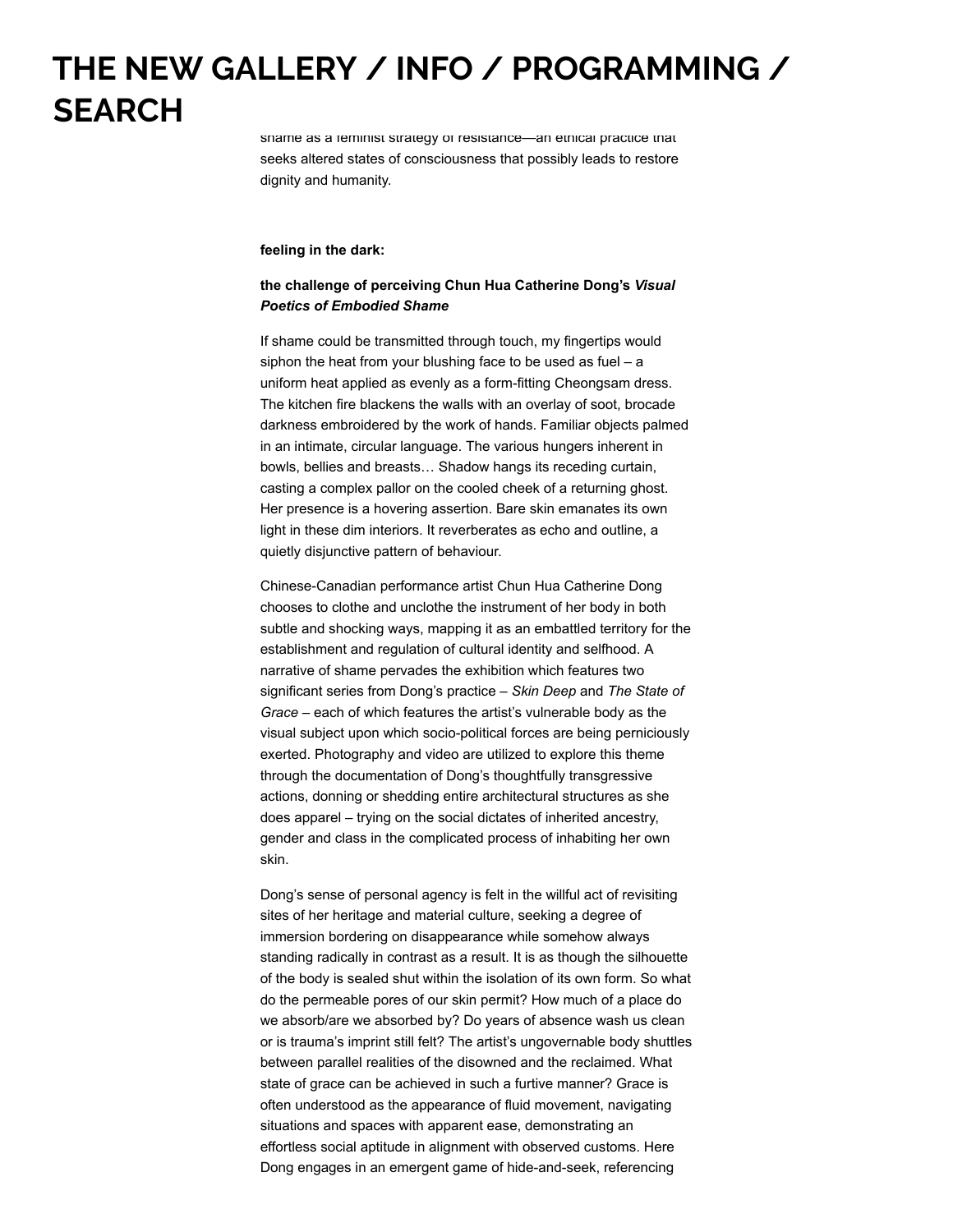### the etymological root of shame – meaning to cover. Concealment occurs in open rooms as the artist attempts to assimilate her adult **THE NEW [GALLERY](http://www.thenewgallery.org/) / INFO / PROGRAMMING / SEARCH**

Heat and pulse distinguish Dong's vital presence in these remarkably still performances. Surface textures leap out of the photographs while the human body recedes – exercising the subtraction of shame by reversing the conventional figure-ground relationship. An entity manifests from the slanting shadows, a phantom of flesh, saddled with the all the faults and mature desires accrued over years of the artist's absence abroad. The vessel of the body is routinely filled and emptied. The cost extracted through shame amounts to an emptying. Bathwater and timber – consumed by evaporation and smoke. The mortal body burns with its own urgencies, bright and brief. Dong shuns the suppressing effects of shame, projecting an attitude of selfpossession, the armour of nakedness wrapped tightly around her.

*Skin Deep* substitutes a second skin. Traditional Chinese silk brocade is bound closely to conform around the contours of the artist's face, obscuring her identity while also, in another way, affirming it. The slick surface of the fabric superimposes an embroidered field where we would otherwise find facial recognition cues. A matching background completes the effect of this unusual camouflage, arranged and repeated to mimic the conventions of a standard ID card format. Stylized flora and fauna writhe across the picture plane, unifying the face and the backdrop from the neck up – signifying Dong's cultural heraldry short of identifying her personally. The result is a kind of negation of self. The artist has selected shades fabric across the colour spectrum, electing a palette that supersedes exclusive connotations of gender or race to communicate something more universal about the blanket effect of casting shame, the tonality of which colours us each in our own sense of personal failure and disgrace. Dong cites the concept of "losing face," letting down one's countrymen, family or self – a painful admission in an honour-bound culture. Breath infuses these otherwise claustrophobic images, as we perceive the artist's shoulders rising and falling – the cyclical rhythm of respiration returning.

In *The Visual Poetics of Embodied Shame*, Dong implements her own body as a testing ground for the perception of shame. Her findings track phenomena as plain as a stamp on the forehead, as elusive as a blush dissipating from the cheek. As the artist states, "Maybe shame in this work has transformed itself into a visual symbol alive on my skin already. It knits difference into identity and identity into difference…" My own way into this subject initially has been to contemplate my lifelong relationship with a prominent vascular birthmark on my face, a physical blight which has morphed in my consideration of it over time. Its shape connotes a kind of personal cartography, mapping continents of departure. Capillaries bloom and burst forming alluvial ponds, blood rusting at its edges. Through this exhibition, Dong has redrawn her own biographical map. Borders dissolve inside the autonomous chambers of the heart.

– Jenna Swift